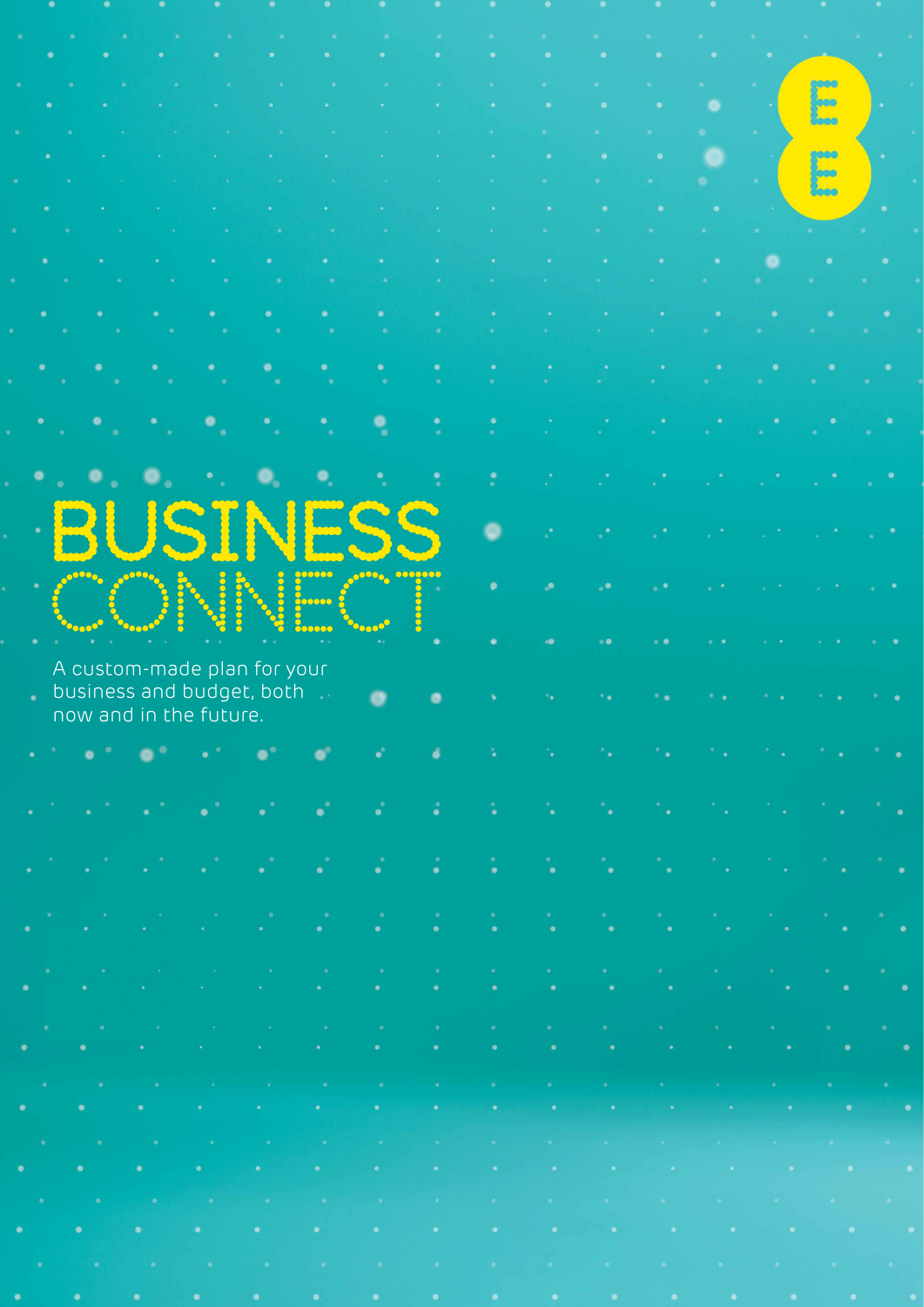# INTRODUCING BUSINESS CONNECT

It doesn't matter if your business is big or small, we can create a customised plan to help you make the most of your money.

Business Connect gives you flexibility to give each user exactly what they need. You can maximise value by sharing your allowances. Adapt your plan when you take on new staff or need new devices. Get better value the more you add. And choose a contract length that works for you.

Business Connect is also packed with extra value as standard: you can call and text Europe and USA from the UK. Plus everybody has access to Double Speed 4GEE with speeds of up to 80 Mb/second – revolutionising working practices for content-heavy businesses.

#### **Everything you need to keep your business connected. And to help you grow.**



## CHOICE AND **FXTRLIT**

It's not only phones you can add to your plan. You can add mobile broadband devices, tablets and SIMs too – in any combination you need.

There's also a choice of contract lengths. So if you need temporary workers, our 30-day short-term plans are ideal.

## TRAVELLING ABROAD

Business Connect offers a range of add-ons for travel overseas – for calling and texting. These can be shared so everybody can benefit, whether on business or taking a break.

We include Europe & USA as our standard roaming zone. Then give you the option to add a further business zone. This includes Australia, Canada, China, India, Israel, New Zealand, Pakistan and Turkey.

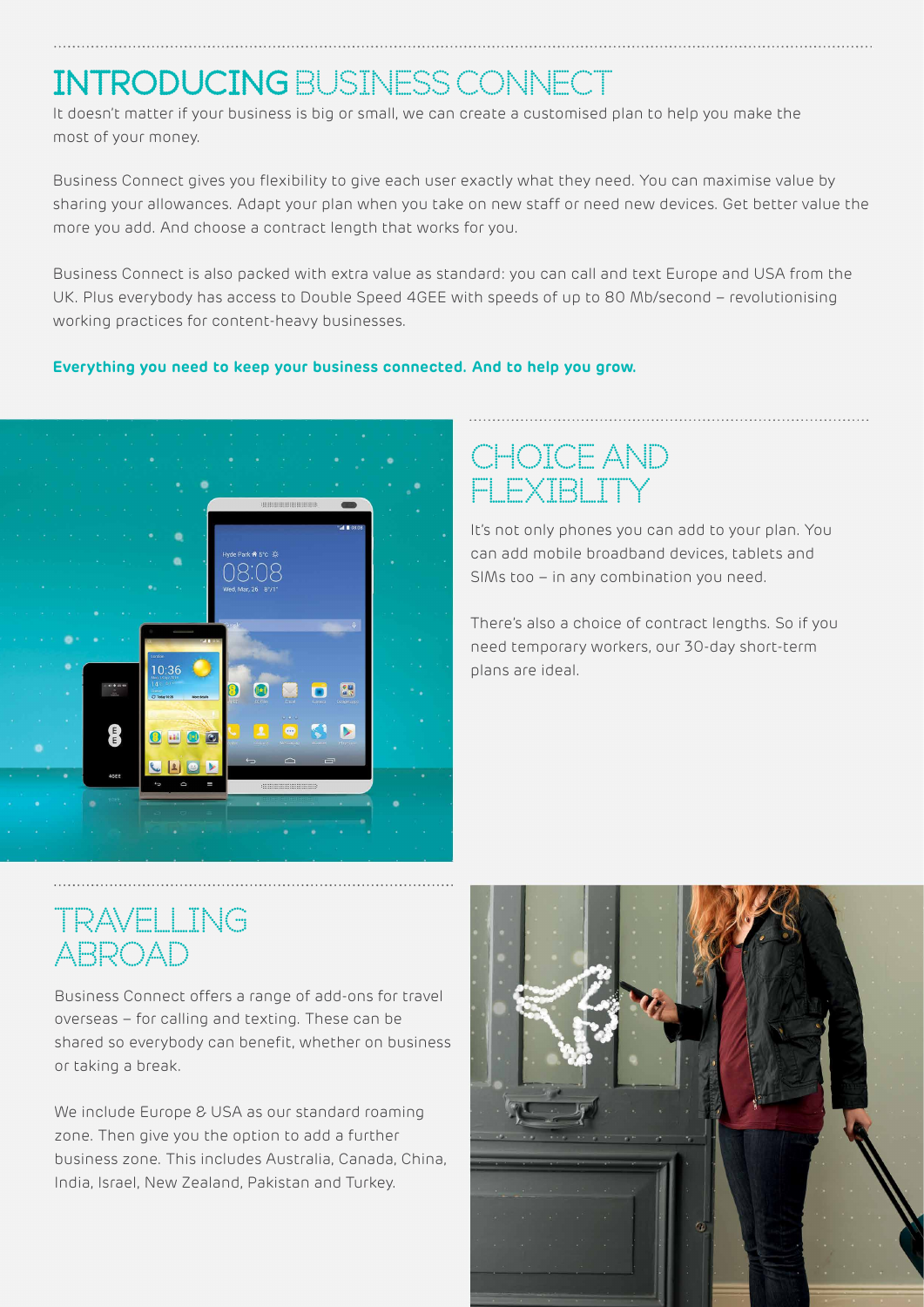# **CONTROLS FOR** PEACE OF MIND

You're always in control with Business Connect, and you can decide what type of access your users have to help you control costs.

This access is really easy to manage with My Account, our online account management tool. At the touch of a button you can allow or block:

- • Data abroad
- • All usage abroad
- • International and Premium Rate calls
- • Data in the UK



### **PROTECTYOUR** BUSINESS INFORMATION WITH MORTI FIRON

With every Business Connect plan you can add five free MobileIron licences to keep your business information secure.

MobileIron is a mobility management platform for apps, content and devices. It allows you to remotely provide your teams with access to the right tools to get their work done on mobile devices, while keeping your business information protected.

With its easy-to-use web interface you can get your teams quickly set up with the right email and workrelated apps. You can manage iOS and Android smartphones and tablets. And because it helps create a secure environment, you don't need to worry about important information being leaked or lost.

Additional licences are also available to buy, too.

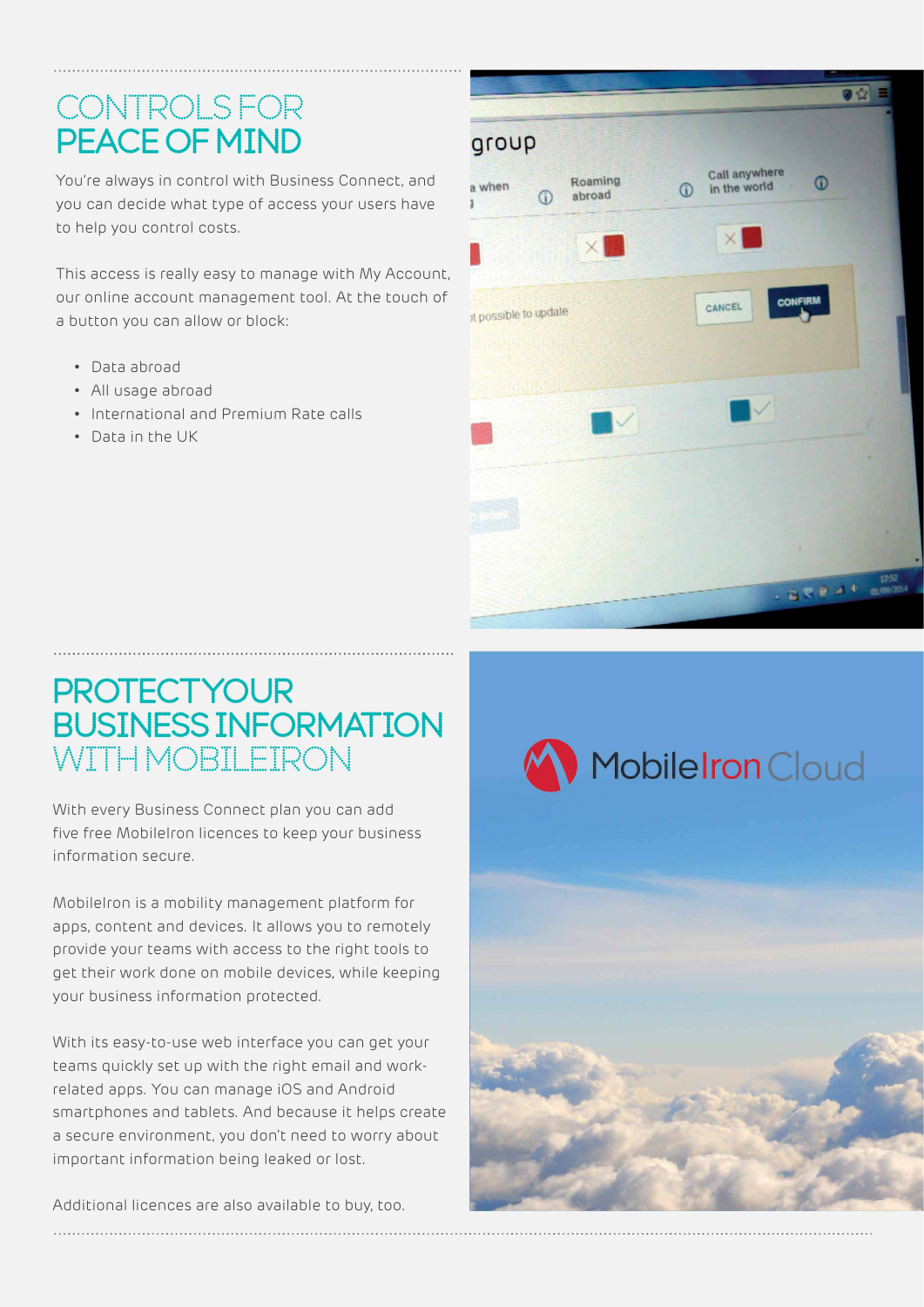# HOW IT WORKS



#### **Add a plan or device for each person**

Choose a plan for each person, with or without an individual allowance.



#### **Add shared data for use in the UK** For everyone to share, including when an individual allowance is used up. Everybody gets access to Double Speed 4GEE data to share



#### **Add shared calls and texts**

For use in the UK and from the UK to Europe & USA Plus add extra countries if needed.



#### **Add roaming calls & texts** For use when travelling in Europe and USA Plus add extra countries if needed.



#### **Travelling further afield?**

You can also add key business destinations including Australia, Canada, China, India, Israel, New Zealand, Pakistan and Turkey.

# Example Business Connect plan

Here's an example of a Business Connect plan with a combination of mobile needs. Business Connect plans can also be taken as just a handset-only plan or data only plan. Whatever suits your business.

| Plan         | <b>Allowance</b>                                                                                                             | <b>Shared pool</b>                                           |
|--------------|------------------------------------------------------------------------------------------------------------------------------|--------------------------------------------------------------|
| 4 x Handset  | • Individual allowance of 1GB UK 4GEE data<br>• Unlimited calls and texts<br>• 3 hours to call Europe and USA from the UK    |                                                              |
| 3 x Handset  | • Access to shared data pool<br>• Access to the shared minutes and texts pool<br>• Unlimited UK landline and colleague calls | 8GB 4GEE Data<br>(for use in the UK)<br>1000 Minutes & Texts |
| 4 x Tablet   | • Individual allowance of 4GB UK 4GEE data                                                                                   | (For use in the UK and from<br>the UK to Europe and USA)     |
| 3 x Data SIM | • Access to the shared data pool<br>(For use with existing tablets or Mobile WiFi)                                           |                                                              |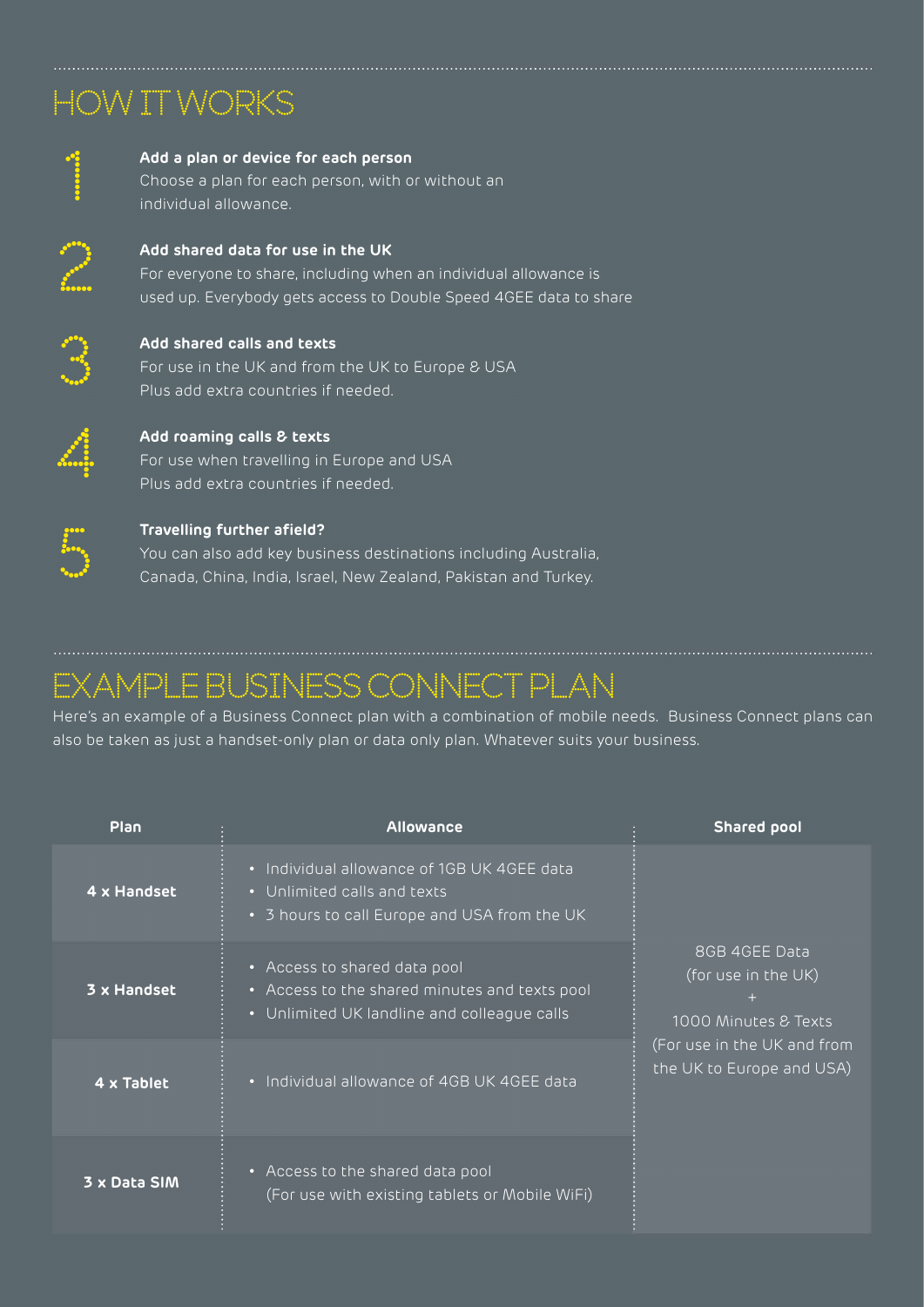### BUSINESS CONNECT **CASE STUDY**

Digital Next has come a long way in a short time. In the early days this digital marketing agency was run out of a bedroom. Now it's got a new office in Manchester's tech hub and a London office, too. And in the past 12 months alone it's doubled in size to 40 people.

Growth has been driven by customers wanting to see more tightly integrated solutions. That's seen Digital Next extend its offer beyond search engine optimisation to website design, digital brand management, and social media campaigns.

However, scaling growth with mobile comms wasn't so easy. 'People in different roles have different needs when it comes to data, minutes and texts,' says CEO and founder Justin Blackhurst. 'Having a one-size-fitsall mobile plan was expensive and unworkable, to the point where it was holding the business back.'

'The Business Connect plan means our business can remain flexible. As we grow it grows with us. So we can keep doing things the way we want to. And everything's easy to run. Data and devices are all on one plan with one bill. A central administrator decides what users can do and manages it all online through My Account at the touch of a button.'





'The Business Connect plan means our business can remain flexible. As we grow it grows with us. So we can keep doing things the way we want to.' **Justin Blackhurst CEO, Digital Next**

# Value delivered

The agency enjoys greater flexibility. 'We can add more people, phones, Mobile WiFi and tablets whenever we need to,' Justin says. 'If we've got a freelancer we can get them up and running quickly using a 30-day SIM card.' He sees a huge upside too for people in customer-facing roles: 'Our business development team is always out and about meeting clients. Being able to access lots of information on the move really helps those conversations to flow.'

The business also makes lots of international calls to Europe and the United States. Being able to do that at no extra cost means it's getting better value for money. And costs are much easier to control, too. 'We can go

online and set permissions for things like roaming, premium rate numbers and data usage for individual users. This avoids surprise bills and prevents potential misuse,' Justin adds.

Like all highly mobile businesses, Digital Next has a variety of needs. With MobileIron, a handy security extra with Business Connect, Justin knows he's always in control, even if a phone gets lost or stolen. He says: 'Using MobileIron's web interface we can quickly locate, lock and wipe the device, so all sensitive business information is never at risk of being breached or leaked.'